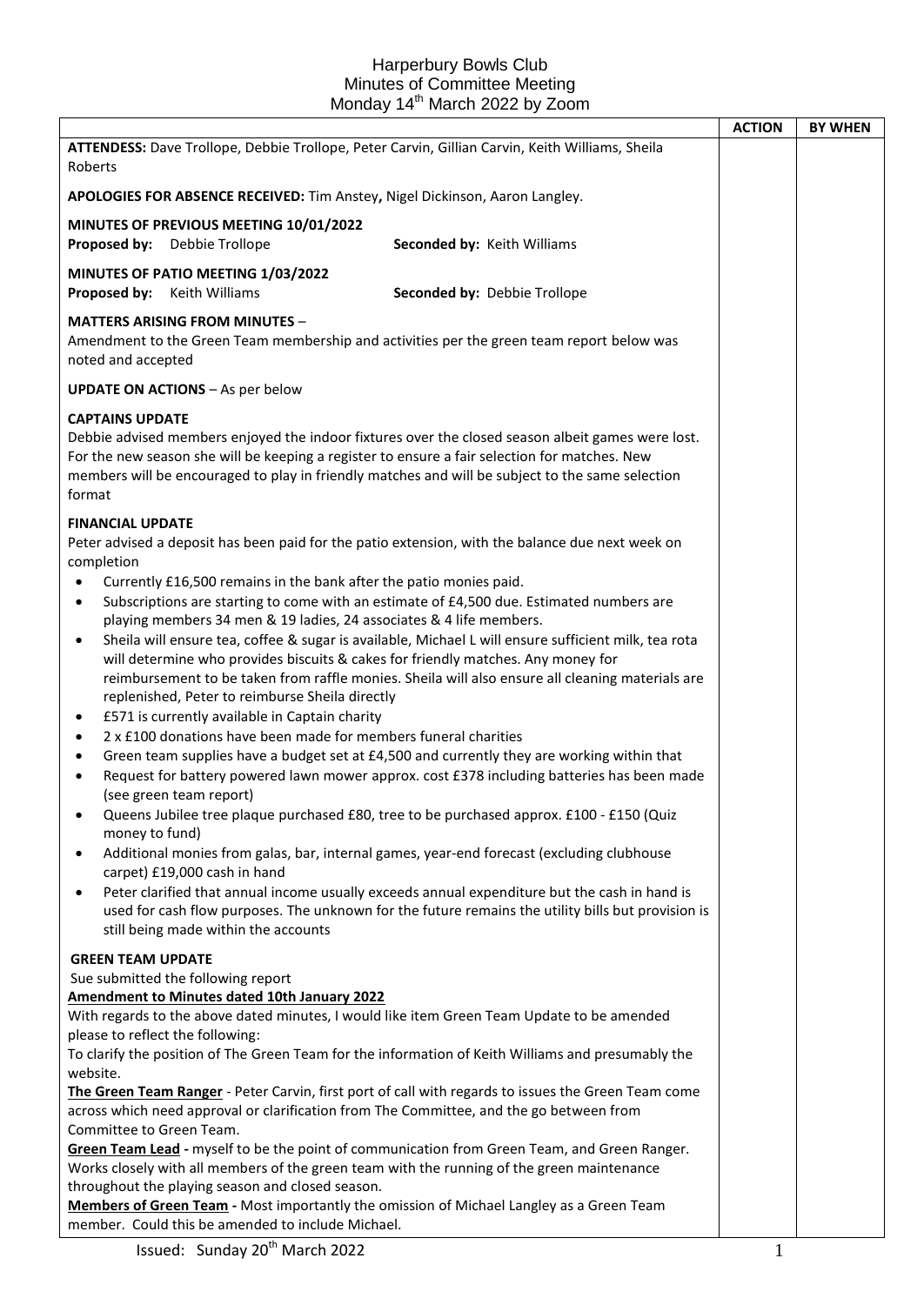|                                                                                                                                                                                                                                                                                                                                                                                                                                                                                                      | <b>ACTION</b> | <b>BY WHEN</b> |
|------------------------------------------------------------------------------------------------------------------------------------------------------------------------------------------------------------------------------------------------------------------------------------------------------------------------------------------------------------------------------------------------------------------------------------------------------------------------------------------------------|---------------|----------------|
| Michael has a vast knowledge of our Machines and keeps the maintenance of our machinery in top<br>condition.                                                                                                                                                                                                                                                                                                                                                                                         |               |                |
| Ken Kauder, Michael and myself are responsible for the cutting, verti-cutting, scarifying and aerating<br>the green with the different machines that we have, and carrying out spraying and dry feed                                                                                                                                                                                                                                                                                                 |               |                |
| application to the green.<br>Brenda and Graham Down have now rejoined the green team after their move and Grahams knee<br>ops, again valuable members of the team carrying out tasks on the ditches, rolling and brushing the                                                                                                                                                                                                                                                                        |               |                |
| green.<br>Peter Carvin and Dave Leggatt are on call for any extra assistance that the team may need when                                                                                                                                                                                                                                                                                                                                                                                             |               |                |
| required.                                                                                                                                                                                                                                                                                                                                                                                                                                                                                            |               |                |
| I would also like to mention Jean Eaton, who has been joining us throughout carry out tasks of<br>sanitisation, leaf clearing and other small tasks.                                                                                                                                                                                                                                                                                                                                                 |               |                |
| Currently the team has enough members and it works well. However, if we need further assistance at                                                                                                                                                                                                                                                                                                                                                                                                   |               |                |
| any time a request will be made through the Green Ranger and Committee.<br>I have noticed that the surround grass cutting will come under the roll of Green Leader with regards                                                                                                                                                                                                                                                                                                                      |               |                |
| to communications etc;                                                                                                                                                                                                                                                                                                                                                                                                                                                                               |               |                |
| I have one observation currently to bring to the Committees attention, and that will concern the time<br>and days this will occur. The surround mowers will have to bear in mind game times, especially                                                                                                                                                                                                                                                                                              |               |                |
| competitions.<br>On the subject of The Grass Cutting Gang, I have been asked to put a proposal forward with regards                                                                                                                                                                                                                                                                                                                                                                                  |               |                |
| to an alternative Battery run Mower.                                                                                                                                                                                                                                                                                                                                                                                                                                                                 |               |                |
| This proposal is being put forward as an alternative for some ladies to use, being easier to use and<br>also be environmentally friendly.                                                                                                                                                                                                                                                                                                                                                            |               |                |
| I have one point to add to this proposal and that is that with the current situation with fuel and oil,<br>this may well be a significant help bearing in mind fuel cost and that the green machines all run on                                                                                                                                                                                                                                                                                      |               |                |
| unleaded fuel.                                                                                                                                                                                                                                                                                                                                                                                                                                                                                       |               |                |
| Details of proposed machine provided<br>Bowling Season - With the season starting so early I would like to warn the Committee that The                                                                                                                                                                                                                                                                                                                                                               |               |                |
| Green Protection Mats will be in use for the opening weekend and for the open day the following<br>week. These mats will be used when the weather has been bad and the green becomes a cause for                                                                                                                                                                                                                                                                                                     |               |                |
| concern.                                                                                                                                                                                                                                                                                                                                                                                                                                                                                             |               |                |
| The Green Team have one request when booking club fixtures and competitions that it is borne in<br>mind, that Mondays is the day that all the specific green work is carried out, such as cutting, aerating<br>feeding, among other green tasks. During the bowling season this is from early morning 8.30 until                                                                                                                                                                                     |               |                |
| 2pm when work is completed.                                                                                                                                                                                                                                                                                                                                                                                                                                                                          |               |                |
| I notice that one game has been booked to start at 2pm on Monday 11th July, Herts County League<br>Game against Batchwood. In future could these games be booked to start at 2.30pm on a Monday to                                                                                                                                                                                                                                                                                                   |               |                |
| give The Green Team time to put things away and finish off before visiting teams arrive.<br>We are all looking forward to a successful bowling season. Bring on 2022                                                                                                                                                                                                                                                                                                                                 |               |                |
| The committee reviewed the report and accepted the minutes amendment and the request for<br>2.00pm closure on Monday, SABLBA have also requested 2.00pm start but this is not on a Monday<br>Purchase of the battery-operated mower, after discussion the committee agreed to ask the surround<br>cutting team to try the self-propelled petrol mower as the requested mower appeared a domestic<br>model and the weight difference was not significant. The ROI regarding petrol cost would be many |               |                |
| years. Debbie to liaise with ladies on the team and report back to committee. If a new mower is<br>deemed necessary funds from the whist could be used to fund                                                                                                                                                                                                                                                                                                                                       | <b>Debbie</b> | <b>ASAP</b>    |
| Debbie advised that she is close in numbers to make up 4 teams for the surround cutting, thus each                                                                                                                                                                                                                                                                                                                                                                                                   |               |                |
| team would only need to cut once a month. Aaron to develop the rota paying due regard to the<br>fixture card.                                                                                                                                                                                                                                                                                                                                                                                        | Aaron         | <b>ASAP</b>    |
| <b>SADLBA UPDATE</b>                                                                                                                                                                                                                                                                                                                                                                                                                                                                                 |               |                |
| Sheila advised with the exception of two members the fixture lists have been distributed, information<br>regarding rule changes will be on the board in the ladies changing room<br>Selection meeting for the first game is 2/04/22. Radlett Masonic venue was rejected for the SADLBA<br>lunch as they preferred round tables, Holmstead Court Welwyn Garden City on 15/10/22 was chosen                                                                                                            |               |                |
| instead. An email had been sent out regarding shirts but no requests have been received                                                                                                                                                                                                                                                                                                                                                                                                              |               |                |
| <b>SADBA &amp; COUNTY UPDATE</b>                                                                                                                                                                                                                                                                                                                                                                                                                                                                     |               |                |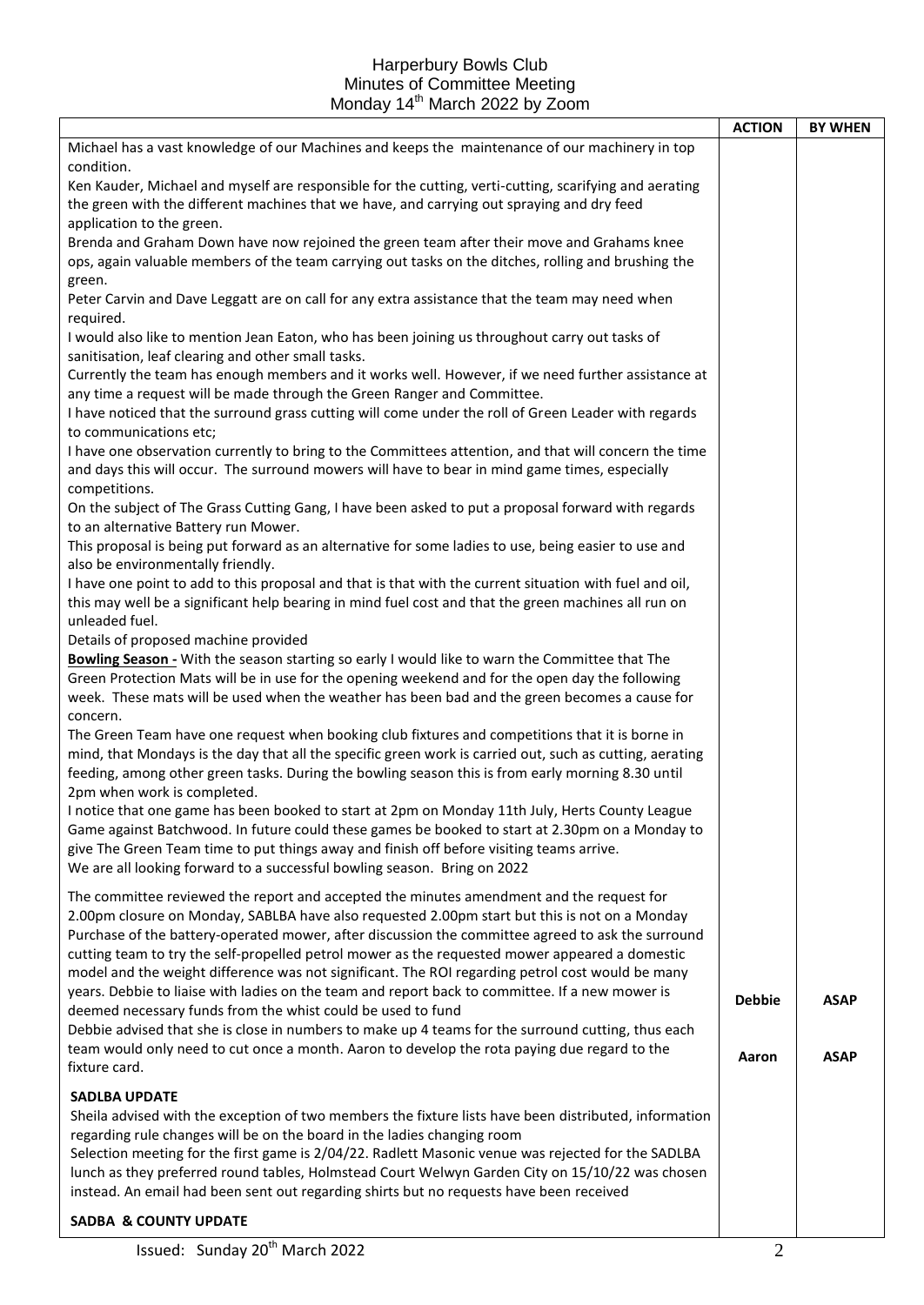|                                                                                                                                                                                                                                                                                                                                                                                                                                                                                                                                                                                                                                                                                                                                                                                                                                                                                                                                                    | <b>ACTION</b>          | <b>BY WHEN</b>             |
|----------------------------------------------------------------------------------------------------------------------------------------------------------------------------------------------------------------------------------------------------------------------------------------------------------------------------------------------------------------------------------------------------------------------------------------------------------------------------------------------------------------------------------------------------------------------------------------------------------------------------------------------------------------------------------------------------------------------------------------------------------------------------------------------------------------------------------------------------------------------------------------------------------------------------------------------------|------------------------|----------------------------|
| Aaron was unable to attend the meeting but advised that the team sheet for the President match will<br>be put up in the mens changing room as will the County sheets<br>The SADBA AGM is on 6/4/2022 at 6.30pm at Hatfield BC and the County AGM is on 3/4/2022 at<br>10.30am at Welwyn Garden City                                                                                                                                                                                                                                                                                                                                                                                                                                                                                                                                                                                                                                                |                        |                            |
| <b>W&amp;D UPDATE</b><br>Tim was unable to attend the meeting but advised that on the W&D Two Wood Day we hosting on<br>29/05/2022 the request for catering is filled rolls, (ham & cheese) with tea and coffee available for<br>competitors and supporters to purchase. Either orders can be taken on the day or a selection made<br>in advance. Harperbury BC to set the prices. Last year bacon rolls were available on arrival Sheila to<br>determine if they can be provided<br>Sheila advised preference would be to take orders on arrival                                                                                                                                                                                                                                                                                                                                                                                                  |                        |                            |
| <b>H&amp;S UPDATE</b><br>Nigel was unable to attend the meeting but had sent an email advising ""I have done a<br>preliminary check of the Health and Safety and updated all the checks. There are a few details of<br>things that could be changed but nothing that can't wait"<br>Peter to pass all electronic H&S information                                                                                                                                                                                                                                                                                                                                                                                                                                                                                                                                                                                                                   |                        |                            |
| <b>AOB</b><br><b>Fixtures Update</b><br>Gillian advised that she had been unsuccessful in trying to arrange an addition indoor match with<br>Harpenden as the fixture secretary had re located and a replacement had not been made<br>Additionally, the fixtures are delayed as Datchworth were trying to establish if their village fete was<br>going ahead on our planned match day                                                                                                                                                                                                                                                                                                                                                                                                                                                                                                                                                              |                        |                            |
| Coordinators / Organisers for trophy, supper and fun events were agreed<br>It was agreed that a sub team again would manage the Martin Daly Gala. Sub team Deb, Dave,<br>Gillian, Peter, Keith & John Webster would be invited                                                                                                                                                                                                                                                                                                                                                                                                                                                                                                                                                                                                                                                                                                                     |                        |                            |
| <b>Club House Polling Station</b><br>Gillian advised that she had again been contacting Charlie Waumsley regarding written confirmation<br>for the use of the clubhouse as a polling station and had received the reply "I have chased our legal<br>representatives who were evaluating our liability for using the facility as a polling station. Apologies<br>for the slow progress - I will continue to chase and revert back with any news.", she had further<br>chased on 10/03/2022 Post meeting note Charlie Waulmsley advised "matter has been escalated in<br>order to prompt a response from our legal representatives"<br>She advised the committee that St Albans council are making arrangements with the intent to use<br>the clubhouse<br>After considerable discussion on pros and cons of both options, to proceed or to withdraw, the<br>committee decided to proceed with the polling station and Gillian to advise Andy Thomas | Gillian                | <b>ASAP</b>                |
| <b>Refreshments County &amp; District Games</b><br>Debbie requested clarification as to if food will be required at the mens County & District matches<br>Aaron to advise if required and who will coordinate and arrange<br>Sheila to confirm arrangements for ladies with SADLABA and Judy for County matches                                                                                                                                                                                                                                                                                                                                                                                                                                                                                                                                                                                                                                    | Aaron<br><b>Sheila</b> | <b>ASAP</b><br><b>ASAP</b> |
| <b>Recruitment Team Update</b><br>Flyers, A3 posters & banners all printed<br>London Colney parish mag included an article about Harperbury BC<br>A few volunteers for flyers have already been identified<br>Agreed that banners on roundabout facing London Colney<br>$\bullet$<br>Want to put one at White Horse Shenley, Debbie to ask Jean Eaton to approach for permission<br>$\bullet$<br>Picket fence on roundabout outside bowls club on Harper Lane for third poster, Peter to approach<br>$\bullet$<br>Bloors for permission<br>Abbey View golf have been invited to a roll up on the evening of Thursday 21/04/2022<br>No reply received from tennis clubs, considering inviting London Colney WI<br>Secondary schools not approached, will be included in phase two as they prefer the club to go to<br>$\bullet$<br>schools<br>Chiswell green U3A have been approached                                                               |                        |                            |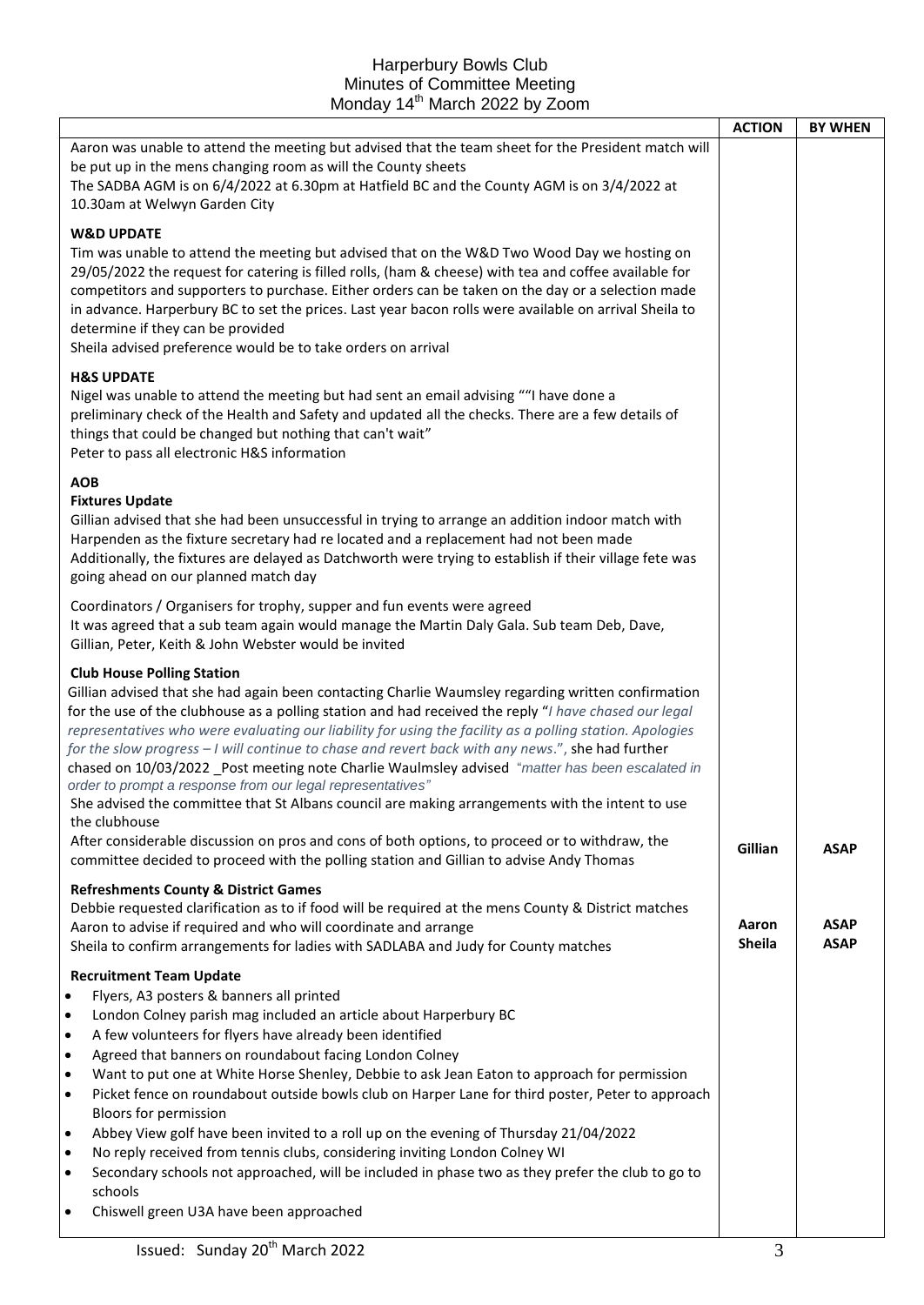|                                                                                                                                                                                                                                                                                                                                                                                                                                                                                                                                                                                                                                                                                                                                                                                                                                                                                                                                                                                                                                                                                                                                                                                                                                                                                   | <b>ACTION</b> | <b>BY WHEN</b> |
|-----------------------------------------------------------------------------------------------------------------------------------------------------------------------------------------------------------------------------------------------------------------------------------------------------------------------------------------------------------------------------------------------------------------------------------------------------------------------------------------------------------------------------------------------------------------------------------------------------------------------------------------------------------------------------------------------------------------------------------------------------------------------------------------------------------------------------------------------------------------------------------------------------------------------------------------------------------------------------------------------------------------------------------------------------------------------------------------------------------------------------------------------------------------------------------------------------------------------------------------------------------------------------------|---------------|----------------|
| Jan & Keith completing 1st coaching course on Saturday<br>$\bullet$                                                                                                                                                                                                                                                                                                                                                                                                                                                                                                                                                                                                                                                                                                                                                                                                                                                                                                                                                                                                                                                                                                                                                                                                               |               |                |
| <b>Clubhouse Flooring</b><br>Gillian & Keith had obtained three quotations for the replacement of the clubhouse flooring, two for<br>carpet tiles and one for vinyl<br>After considering the increased cost of vinyl and the issues surrounding the floor surface and uneven<br>surface both companies had made, the committee discounted vinyl<br>KC Flooring Chiswell Green, Vinyl - £5,125.92<br>KC Flooring Chiswell Green, Carpet Tiles - £2,860.80<br>All the Floors St Albans, Carpet Tiles - £3,582                                                                                                                                                                                                                                                                                                                                                                                                                                                                                                                                                                                                                                                                                                                                                                       |               |                |
| After some discussion and acknowledging that the cash in hand at the end of the year may not<br>increase, the committee decided that in view of the condition and age of the carpet tiles to proceed<br>with new carpet tiles from KC Flooring. Keith to arrange and oversee with the intent to complete<br>before the season starts                                                                                                                                                                                                                                                                                                                                                                                                                                                                                                                                                                                                                                                                                                                                                                                                                                                                                                                                              | <b>Keith</b>  | <b>ASAP</b>    |
| <b>Patio Extension</b><br>Following the committee decision to proceed with the patio extension, Peter has received written<br>confirmation from Andy Thomas, Trustee, that he could sign the contract. Work will commence on<br>Friday 18 <sup>th</sup> March with Keith overseeing supported by Dave and Peter when required. The existing<br>slabs will be kept providing a flat base under the large gazebo and the remaining for future use                                                                                                                                                                                                                                                                                                                                                                                                                                                                                                                                                                                                                                                                                                                                                                                                                                   |               |                |
| <b>Communities 1st Membership Renewal</b><br>Gillian has been contacted by Communities $1st$ regarding renewing our membership, an outline of<br>their services are;<br>Communities 1st (previously the CVS for St Albans and District, Community Central St Albans,<br>Community Hertsmere and Hertsmere Community Transport) is a membership organisation,<br>dedicated to supporting the Voluntary, Community, Faith, CIC, Social Enterprises and small-medium<br>sized Businesses based or working in the districts of St Albans and Hertsmere.<br>• exclusive member benefits<br>• become part of the voice of the sector<br>By becoming a member of Communities 1st, you will be able to access specialist, professional advice,<br>training and support that will help your organisation to thrive. So become a member today and take<br>advantage of all that we have to offer:<br>• Specialist Volunteering Support<br>• Specialist Funding Advice and Support<br>• Professional Representation within the Sector<br>. Help and Guidance with Managing your Organisation<br>• Free and Discounted Training and Events<br>. Plus access to our discounted services                                                                                                        |               |                |
| The recruitment team did not see that they would utilise Communities $1ST$ services, after discussion<br>the committee saw limited opportunities through this organisation so decided not to renew<br>membership                                                                                                                                                                                                                                                                                                                                                                                                                                                                                                                                                                                                                                                                                                                                                                                                                                                                                                                                                                                                                                                                  |               |                |
| <b>Community Lottery</b><br>Jan Taylor had attended the above presentation launch by St Albans council and sent the following to<br>the committee<br>I attended the launch of the St Albans District Lottery on Tuesday afternoon and have now received<br>various items to share with you before the Committee makes any decision about the club joining the<br>scheme.<br>The first draw will be made on April 25th and tickets will be on sale from March 22nd by phone or via<br>the dedicated website. We can register our interest from now on and if we do decide to go ahead, we<br>need to encourage members, friends and family to buy tickets. The carrot for players are the prizes,<br>top prize is £25,000 each week and for the club, 40p from the sale of each £1 ticket. It would probably<br>be a good idea to have a specified aim for the money so that we can show on our club page the<br>progress we are making towards achieving our target.<br>After discussion the committee decided that there were numerous lotteries available and as it was a<br>new lottery the track record was not known. The return of 40p per £1 ticket purchased was low<br>against the revenues generated on fun nights, quizzes, and other activities. Current fund-raising |               |                |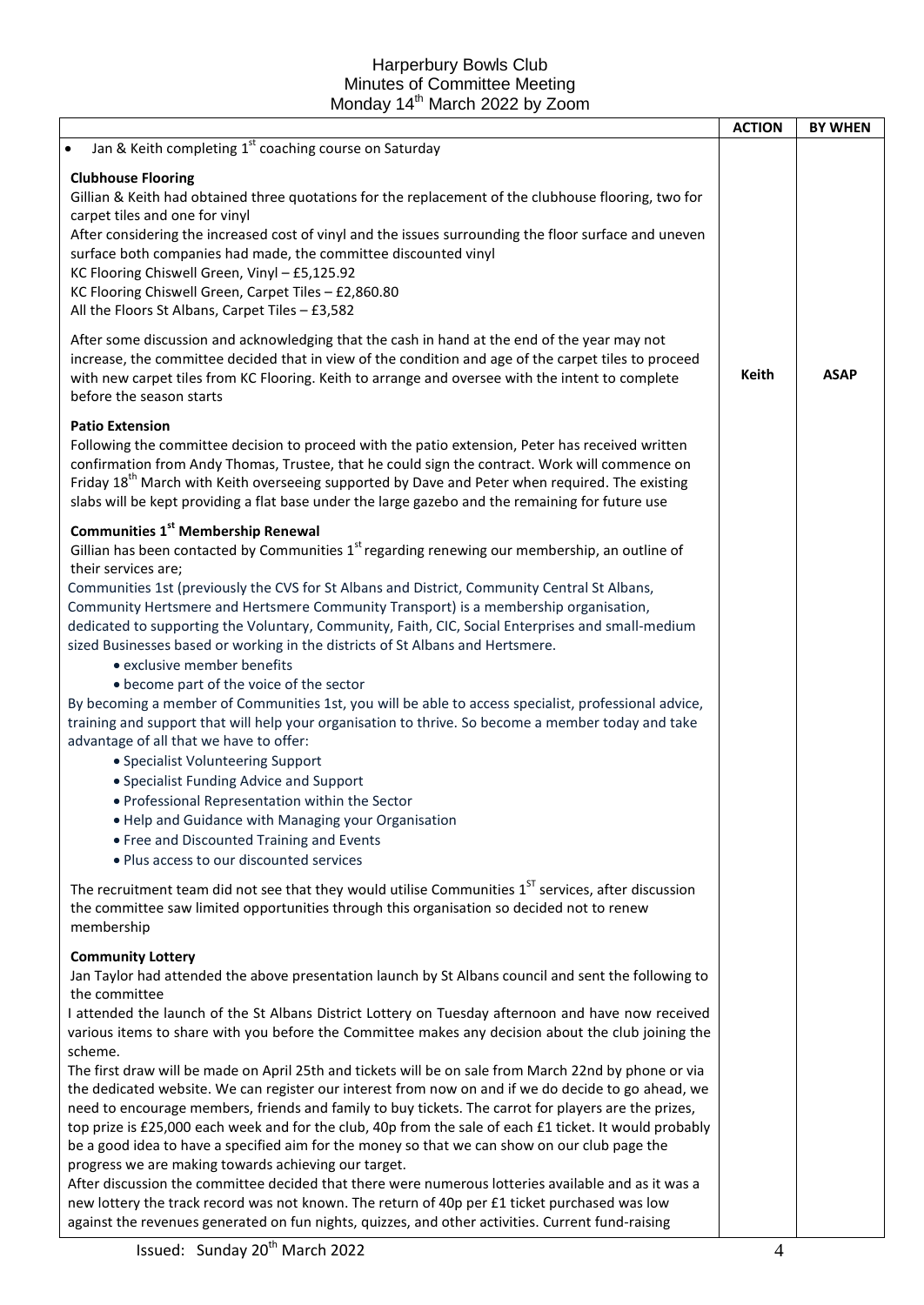|                                                                                                                                                                                                                                                                                                                                                                                                                                                                                                                                                                                                                                                                                                                           | <b>ACTION</b> | <b>BY WHEN</b> |
|---------------------------------------------------------------------------------------------------------------------------------------------------------------------------------------------------------------------------------------------------------------------------------------------------------------------------------------------------------------------------------------------------------------------------------------------------------------------------------------------------------------------------------------------------------------------------------------------------------------------------------------------------------------------------------------------------------------------------|---------------|----------------|
| events were working well and the committee did not want to burden the members further The<br>committee decided not to proceed. Gillian to advise Jan                                                                                                                                                                                                                                                                                                                                                                                                                                                                                                                                                                      | Gillian       | <b>ASAP</b>    |
| <b>Amended Constitution</b><br>Gillian had previously circulated an amended constitution based upon BE template. She had received<br>comments back from Keith and Tim and requested how the committee wished to move this forward<br>The committee decided that they would meet and jointly amend the constitution draft then circulate<br>to members for comment/amendments.<br>At the AGM a motion to remove the old constitution and rules documents and be replaced by the<br>new constitution and rules documents will be made<br>A constitution amendment meeting date of Tuesday $26th$ April was agreed with all committee<br>members providing comments against the first draft by Friday 15 <sup>th</sup> April | All           | 15/04/22       |
| Meeting Closed at: 13.10                                                                                                                                                                                                                                                                                                                                                                                                                                                                                                                                                                                                                                                                                                  |               |                |
| Next Meeting Monday 11 <sup>th</sup> April 2022 10.30 am                                                                                                                                                                                                                                                                                                                                                                                                                                                                                                                                                                                                                                                                  |               |                |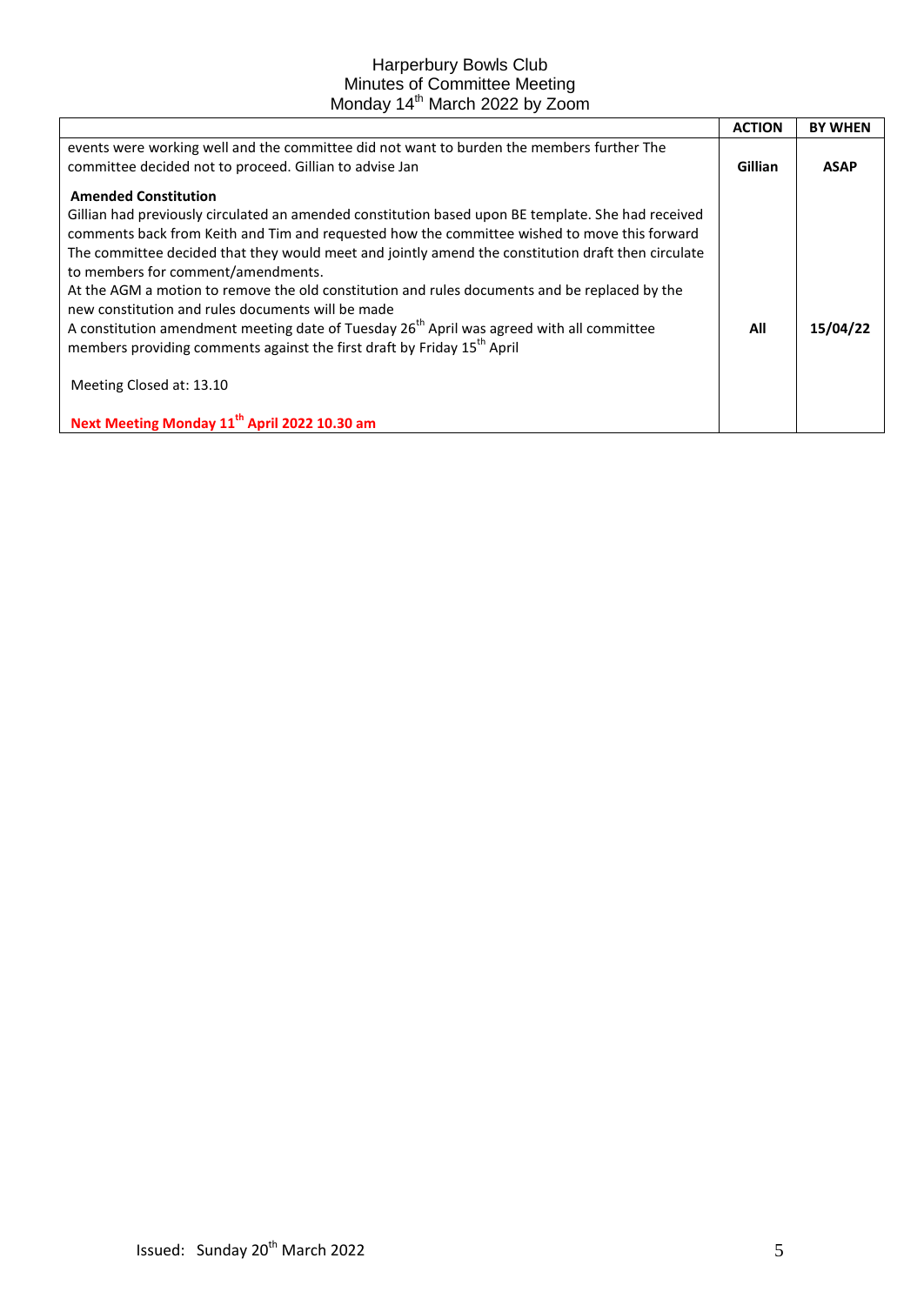INTENTIONALLY LEFT BLANK